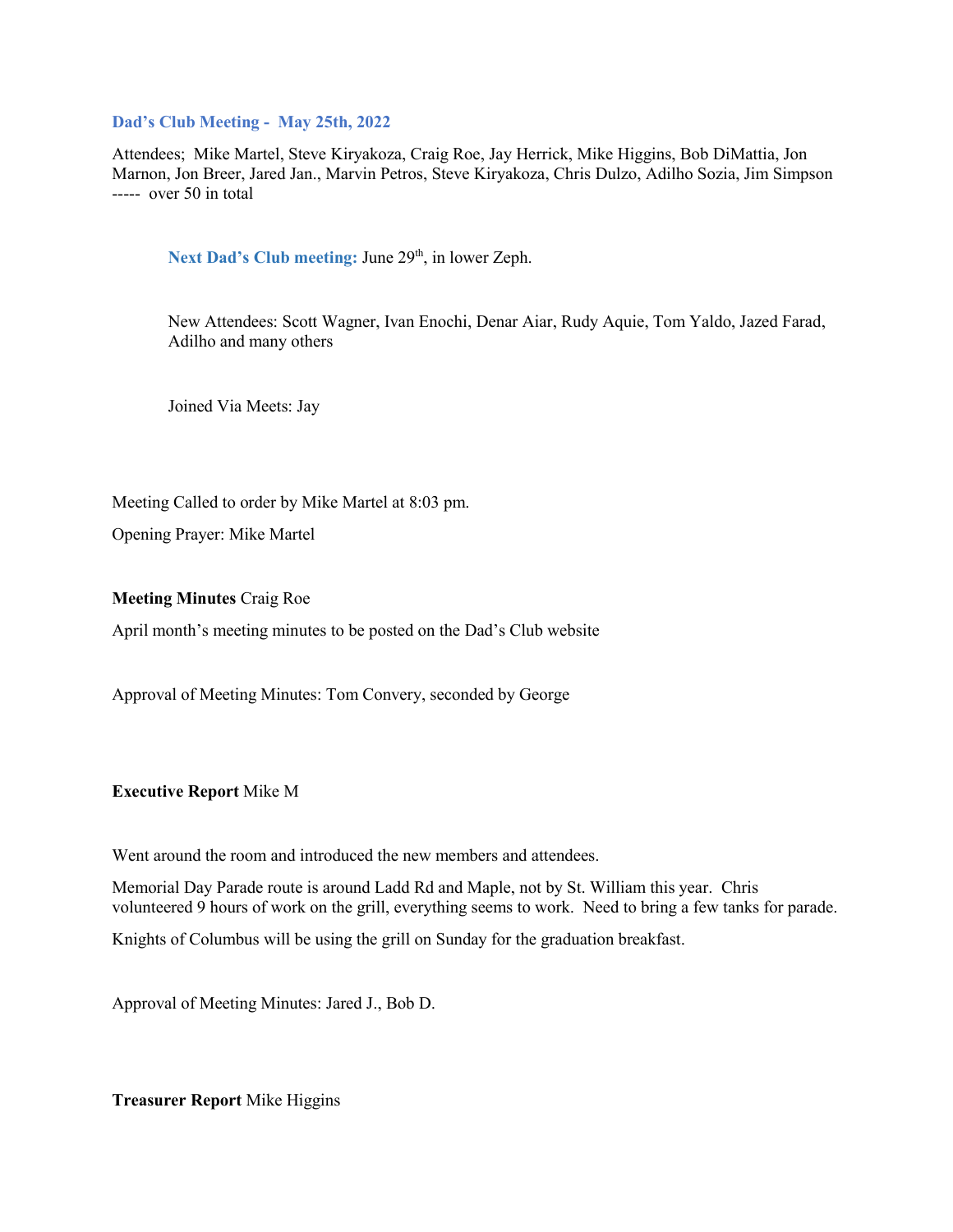\$ 768,362 total balance

\$ 6,767 in the checking

\$ 61,595 in the savings (held with the parish)

Need expenses identified and submitted by end of June.

Sales tax for the fish fry due in June.

Approval of Treasurer Report: George and second by Bob

## **School Board Report** Steve Kiryakoza

Working on annual school budget. Students were involved in May crowing. 8<sup>th</sup> Grade Graduation mass is tomorrow at 7 am.

Mass for volunteers last Wednesday, 5/18; very well attended

Approval of School Board Report: George and seconded by Tom.

**Athletic Report** Mark Westemeier (Bob D. covered in Mark's absence)

Athletic Director for Basketball.

Approval of Athletic Report: Martel seconded by George

# **Standing Committees**;

# **Golf Committee; Tom Kenyon**

Tom Kenyon will be stepping down from the Golf Committee. He will be supporting the Volleyball as AD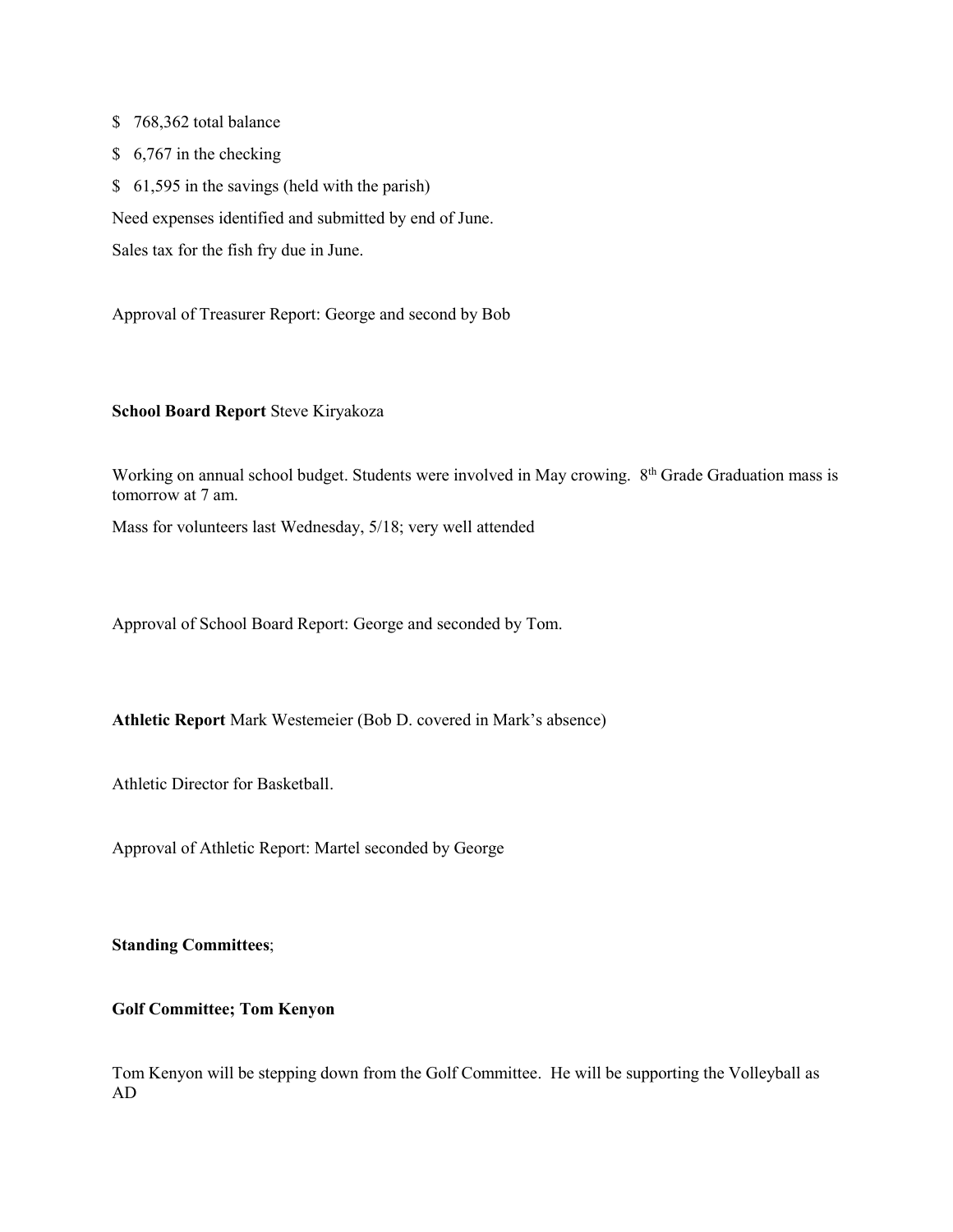#### **Membership Committee**

Keep momentum with new member; great organization for fellowship.

#### **Christmas tree Sale;**

Tabled for this month.

## **St. Patrick's party**, John Marnon

Tabled for this month

# **Fish Fry (Tom Convery)**

\$85,000 net, \$61,500 in expenses, \$23,500 profit

# **Grant Committee.**

No new Grants to speak of.

#### **New Business**

Annual Parish stipend should be made to the CSA so the Parish can get the best Dress down day tomorrow for parents that attended the dads club.

## **Elections**

President: Mike Martel and Gil Vice President: Craig Roe and Nick Kirakosa Secretary: Adilho Treasury: Mike Higgins Trustee: Open – Steve announced that he was stepping down during the meeting tonight Election results: